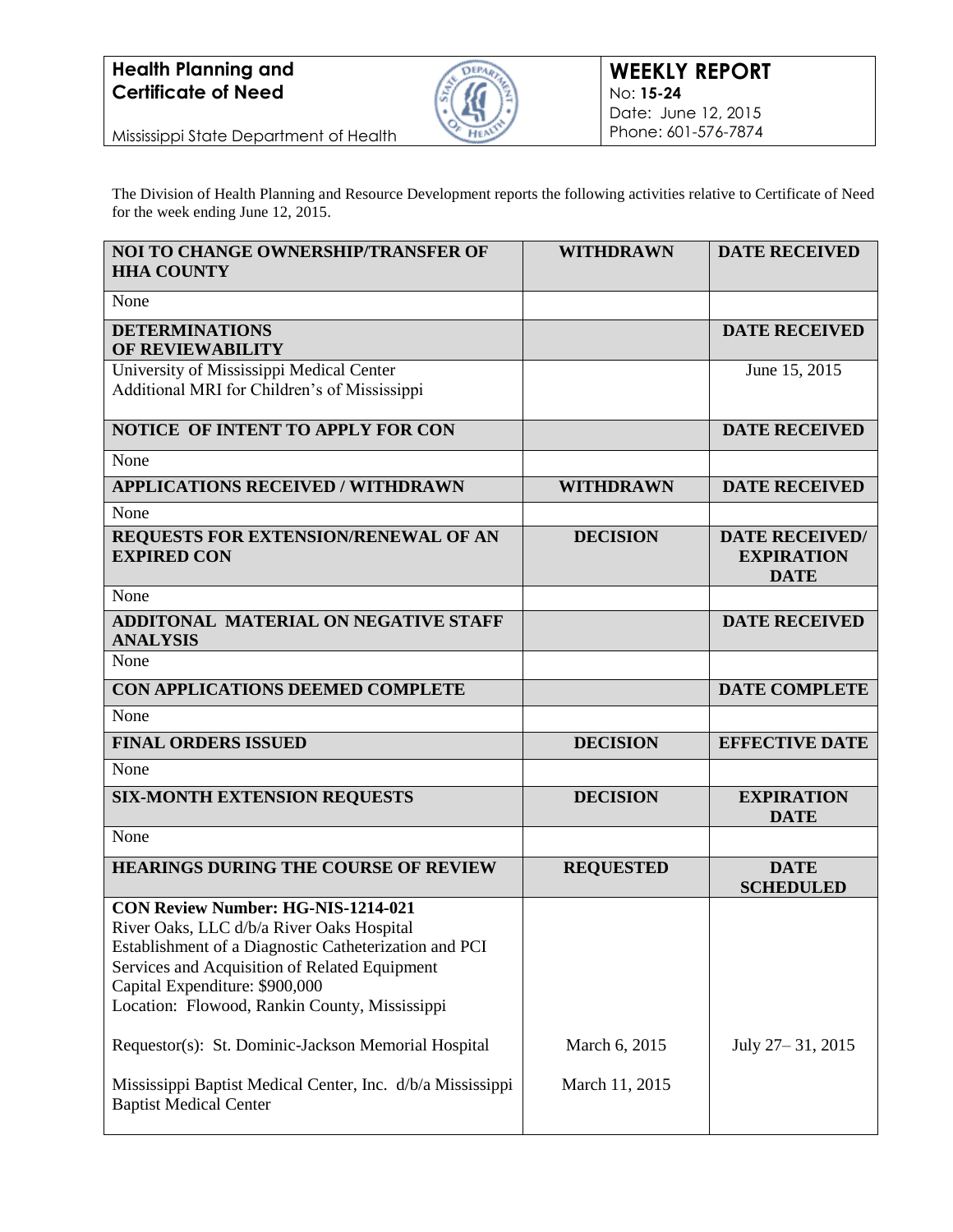## **Health Planning and Certificate of Need**



Mississippi State Department of Health

| <b>CON Review Number: ASC-NIS-0614-008</b>             |                        |                 |
|--------------------------------------------------------|------------------------|-----------------|
| <b>Madison Physician Surgery Center</b>                |                        |                 |
| Establishment of a Multi-Specialty Ambulatory Surgery  |                        |                 |
| Center                                                 |                        |                 |
|                                                        |                        |                 |
| Capital Expenditure: \$1,869,414.00                    |                        |                 |
| Location: Madison, Madison County, Mississippi         |                        |                 |
|                                                        |                        |                 |
| Requestor(s): Madison Physician Surgery Center         | September 10, 2014     | To Be Scheduled |
|                                                        |                        |                 |
|                                                        |                        |                 |
| <b>CON Review: HG-RLS-1210-039</b>                     |                        |                 |
| Patients' Choice Medical Center, Raleigh               |                        |                 |
| Lease/Relocation of 10 Chemical Dependency Beds &      |                        |                 |
|                                                        |                        |                 |
| Offering of Adult Chemical Dependency Services         |                        |                 |
| Capital Expenditure: \$58,400                          |                        |                 |
|                                                        |                        |                 |
| Requestor: Alliance Health Center, Meridian            | March 16, 2011         | To Be Scheduled |
|                                                        |                        |                 |
| CON Review: FSF-NIS-0610-025                           |                        |                 |
| Gumtree Imaging, LLC Tupelo                            |                        |                 |
|                                                        |                        |                 |
| Acquisition/Establishment and Offering of MRI Services |                        |                 |
| Capital Expenditure: \$1,090,000                       |                        |                 |
|                                                        |                        |                 |
| Requestor: The Imaging Center at Gloster Creek Village | <b>August 26, 2010</b> | To Be Scheduled |
|                                                        |                        |                 |
|                                                        |                        |                 |
| CON Review: ESRD-NIS-0908-031                          |                        |                 |
| Fresenius Medical Care-Calhoun City                    |                        |                 |
| Establish/Const of a 6-Station ESRD Facility in        |                        |                 |
| <b>Calhoun County</b>                                  |                        |                 |
| Capital Expenditure: \$462,471                         |                        |                 |
|                                                        |                        |                 |
|                                                        |                        |                 |
| Requestor: Fresenius Medical Care                      | March 9, 2010          | To Be Scheduled |
|                                                        |                        |                 |
| CON Review: ESRD-NIS-0908-034                          |                        |                 |
| Fresenius Medical Care-West Point                      |                        |                 |
|                                                        |                        |                 |
| Establish/Const of a 10-Station ESRD Facility in       |                        |                 |
| Clay County                                            |                        |                 |
| Capital Expenditure: \$380,000                         |                        |                 |
|                                                        |                        |                 |
| Requestor: Fresenius Medical Care                      | March 9, 2010          | To Be Scheduled |
|                                                        |                        |                 |
| CON Review: ESRD-NIS-0908:035                          |                        |                 |
|                                                        |                        |                 |
| Fresenius Medical Care-Water Valley                    |                        |                 |
| Establish/Const. of a 6-Station ESRD facility in       |                        |                 |
| Yalobusha County                                       |                        |                 |
| Capital Expenditure: \$462,471                         |                        |                 |
|                                                        |                        |                 |
| Requestor: Fresenius Medical Care                      | March 9, 2010          | To Be Scheduled |
|                                                        |                        |                 |
|                                                        |                        |                 |